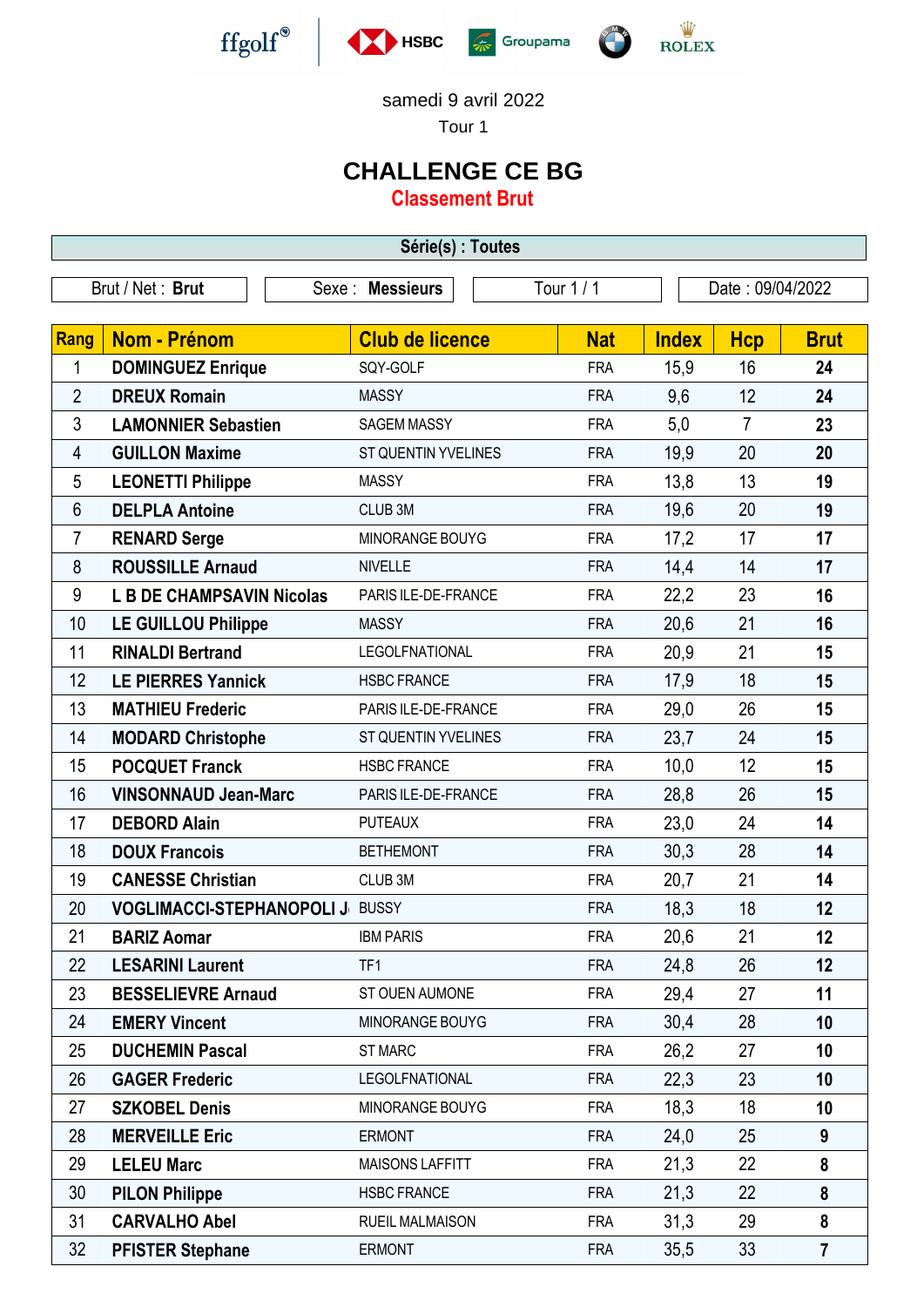| Rang | <b>Nom - Prénom</b>        | <b>Club de licence</b> | <b>Nat</b> | <b>Index</b> | <b>Hcp</b> | <b>Brut</b>     |
|------|----------------------------|------------------------|------------|--------------|------------|-----------------|
| 33   | <b>SOMME Jean-François</b> | <b>TREMBLAY</b>        | <b>FRA</b> | 23,4         | 24         |                 |
| 34   | <b>BOWEN Bernard, Joko</b> | <b>RUEIL MALMAISON</b> | <b>FRA</b> | 29,7         | 27         | $6\phantom{1}6$ |
| 35   | <b>BAILEY Charles</b>      | <b>MASSY</b>           | <b>FRA</b> | 32,7         | 30         | $6\phantom{1}6$ |
| 36   | <b>GIROU Philippe</b>      | PARIS ILE-DE-FRANCE    | <b>FRA</b> | 26,5         | 24         | $6\phantom{1}6$ |
| 37   | <b>LAMBERT François</b>    | <b>MASSY</b>           | <b>FRA</b> | 23,6         | 24         | 6               |
| 38   | <b>RENARD Benjamin</b>     | <b>LEGOLFNATIONAL</b>  | <b>FRA</b> | 40           | 34         | 4               |
| 39   | <b>GUILLON Patrice</b>     | SQY-GOLF               | <b>FRA</b> | 15,0         | 15         | 4               |
| 40   | <b>KOUROPATVA Gilles</b>   | ROSNY/S/BOIS           | <b>FRA</b> | 32,1         | 30         | $\overline{3}$  |
| 41   | <b>DONIAS Frederic</b>     | CLUB <sub>3M</sub>     | <b>FRA</b> | 43           | 34         | $\overline{2}$  |
| 42   | <b>DUMONTIER Fabien</b>    | ST GERMAIN/CORB        | <b>FRA</b> | 23,8         | 25         | <b>ABJ</b>      |
| 43   | <b>CORBANESE Alain</b>     | PARISLONGCHAMP         | <b>FRA</b> | 10,6         | 13         | <b>ABJ</b>      |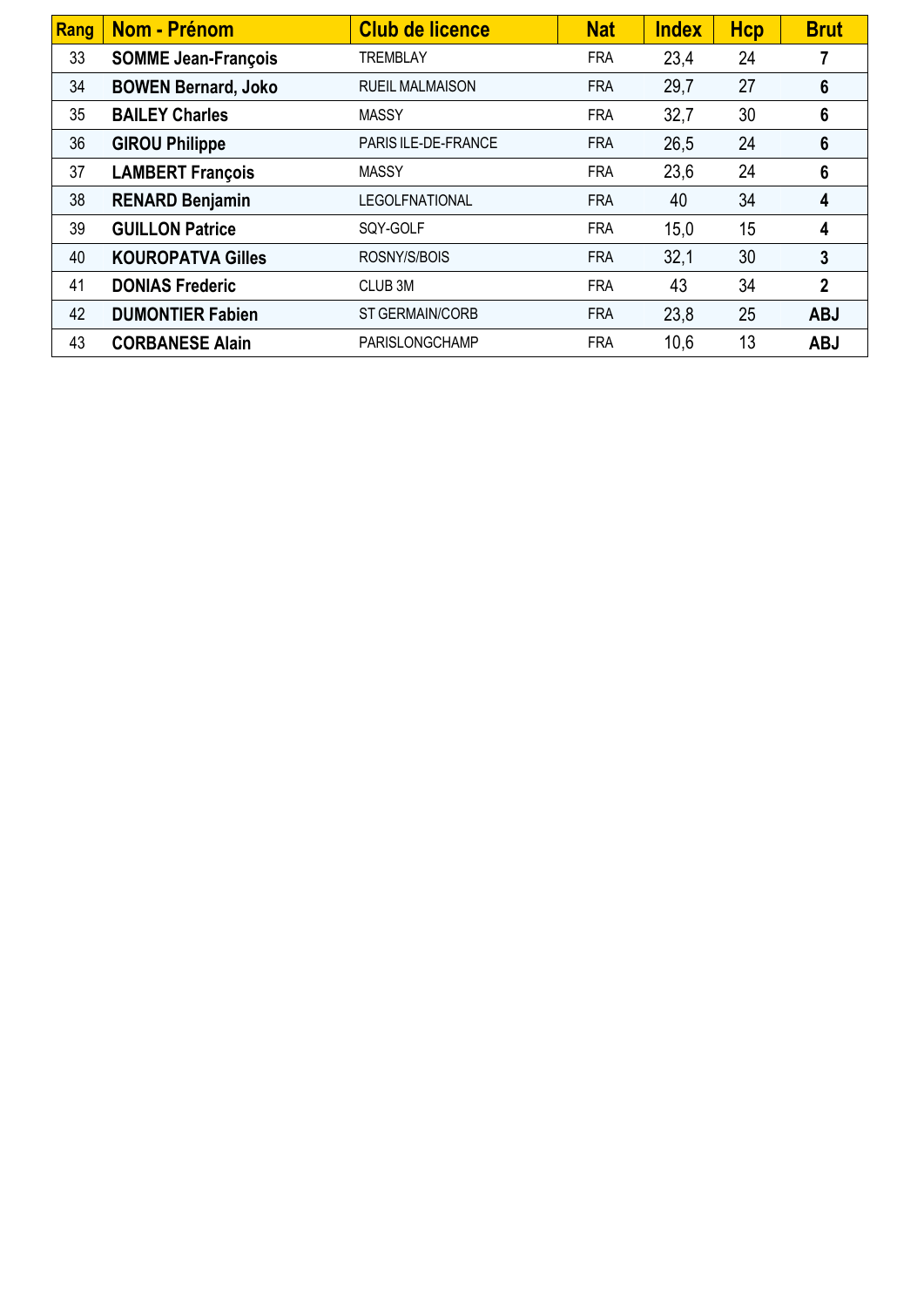





samedi 9 avril 2022

Tour 1

## **CHALLENGE CE BG**

**Classement Brut**

| Série(s) : Toutes |                                                                   |                        |            |              |            |                |  |
|-------------------|-------------------------------------------------------------------|------------------------|------------|--------------|------------|----------------|--|
|                   | Tour $1/1$<br>Date: 09/04/2022<br>Brut / Net: Brut<br>Sexe: Dames |                        |            |              |            |                |  |
| Rang              | Nom - Prénom                                                      | <b>Club de licence</b> | <b>Nat</b> | <b>Index</b> | <b>Hcp</b> | <b>Brut</b>    |  |
|                   | <b>PORCQ Alix</b>                                                 | <b>MASSY</b>           | <b>FRA</b> | 25,2         | 25         | 10             |  |
| $\overline{2}$    | <b>MERVEILLE Christine</b>                                        | <b>ERMONT</b>          | <b>FRA</b> | 22,3         | 22         | 8              |  |
| 3                 | <b>HALOUZE Carole</b>                                             | <b>ISABELLA</b>        | <b>FRA</b> | 26,8         | 27         | 4              |  |
| 4                 | <b>TSUJI Midori</b>                                               | <b>PUTEAUX</b>         | <b>FRA</b> | 45           | 37         | 3              |  |
| 5                 | <b>DAVID PENET Juliette</b>                                       | <b>PUTEAUX</b>         | <b>FRA</b> | 38           | 37         | 2              |  |
| 6                 | <b>MOTHIRON Pascale</b>                                           | <b>PUTEAUX</b>         | <b>FRA</b> | 32,4         | 33         | $\overline{2}$ |  |
| 7                 | <b>DEBORD Li Jung</b>                                             | <b>PUTEAUX</b>         | <b>FRA</b> | 36,1         | 37         |                |  |
| 8                 | <b>FAKIRI Alexia</b>                                              | MINORANGE BOUYG        | <b>FRA</b> | 38           | 37         |                |  |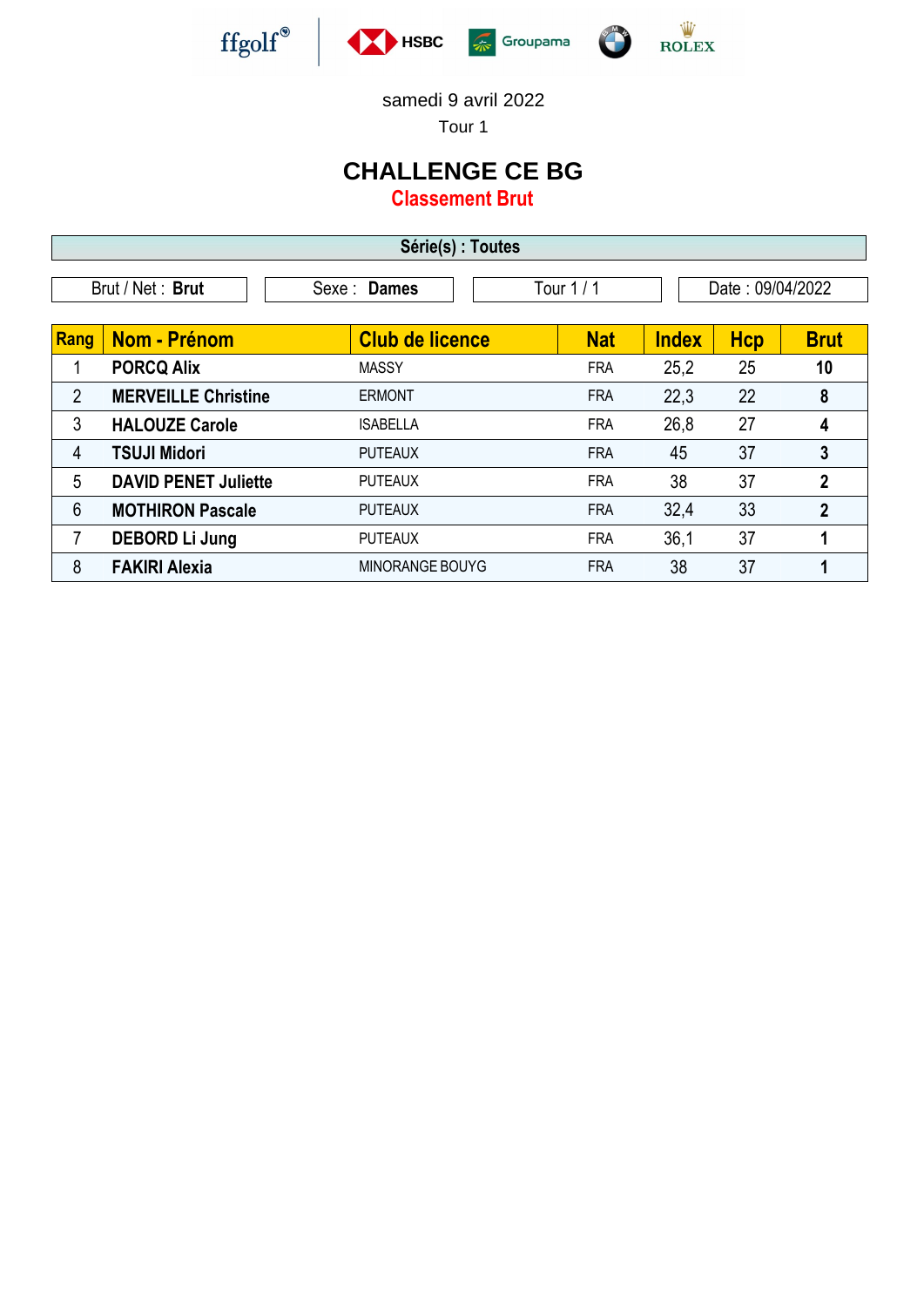







**REAL PROPERTY** 

samedi 9 avril 2022

Tour 1

## **CHALLENGE CE BG**

**Classement Net**

| Série(s) : Toutes                                                     |                                  |                        |            |              |                |            |  |
|-----------------------------------------------------------------------|----------------------------------|------------------------|------------|--------------|----------------|------------|--|
| Tour 1 / 1<br>Brut / Net: Net<br>Sexe : Messieurs<br>Date: 09/04/2022 |                                  |                        |            |              |                |            |  |
|                                                                       |                                  |                        |            |              |                |            |  |
| Rang                                                                  | <b>Nom - Prénom</b>              | <b>Club de licence</b> | <b>Nat</b> | <b>Index</b> | <b>Hcp</b>     | <b>Net</b> |  |
| 1                                                                     | <b>DOMINGUEZ Enrique</b>         | SQY-GOLF               | <b>FRA</b> | 15,9         | 16             | 40         |  |
| $\overline{2}$                                                        | <b>DELPLA Antoine</b>            | CLUB <sub>3M</sub>     | <b>FRA</b> | 19,6         | 20             | 39         |  |
| 3                                                                     | <b>DOUX Francois</b>             | <b>BETHEMONT</b>       | <b>FRA</b> | 30,3         | 28             | 38         |  |
| 4                                                                     | <b>VINSONNAUD Jean-Marc</b>      | PARIS ILE-DE-FRANCE    | <b>FRA</b> | 28,8         | 26             | 38         |  |
| 5                                                                     | <b>GUILLON Maxime</b>            | ST QUENTIN YVELINES    | <b>FRA</b> | 19,9         | 20             | 37         |  |
| 6                                                                     | <b>L B DE CHAMPSAVIN Nicolas</b> | PARIS ILE-DE-FRANCE    | <b>FRA</b> | 22,2         | 23             | 36         |  |
| 7                                                                     | <b>PFISTER Stephane</b>          | <b>ERMONT</b>          | <b>FRA</b> | 35,5         | 33             | 36         |  |
| 8                                                                     | <b>MODARD Christophe</b>         | ST QUENTIN YVELINES    | <b>FRA</b> | 23,7         | 24             | 36         |  |
| 9                                                                     | <b>MATHIEU Frederic</b>          | PARIS ILE-DE-FRANCE    | <b>FRA</b> | 29,0         | 26             | 36         |  |
| 10                                                                    | <b>BESSELIEVRE Arnaud</b>        | ST OUEN AUMONE         | <b>FRA</b> | 29,4         | 27             | 36         |  |
| 11                                                                    | <b>DREUX Romain</b>              | <b>MASSY</b>           | <b>FRA</b> | 9,6          | 12             | 35         |  |
| 12                                                                    | <b>RINALDI Bertrand</b>          | <b>LEGOLFNATIONAL</b>  | <b>FRA</b> | 20,9         | 21             | 34         |  |
| 13                                                                    | <b>RENARD Serge</b>              | MINORANGE BOUYG        | <b>FRA</b> | 17,2         | 17             | 34         |  |
| 14                                                                    | <b>DEBORD Alain</b>              | <b>PUTEAUX</b>         | <b>FRA</b> | 23,0         | 24             | 34         |  |
| 15                                                                    | <b>LESARINI Laurent</b>          | TF1                    | <b>FRA</b> | 24,8         | 26             | 34         |  |
| 16                                                                    | <b>EMERY Vincent</b>             | MINORANGE BOUYG        | <b>FRA</b> | 30,4         | 28             | 33         |  |
| 17                                                                    | <b>LE GUILLOU Philippe</b>       | <b>MASSY</b>           | <b>FRA</b> | 20,6         | 21             | 33         |  |
| 18                                                                    | <b>LEONETTI Philippe</b>         | <b>MASSY</b>           | <b>FRA</b> | 13,8         | 13             | 32         |  |
| 19                                                                    | <b>CANESSE Christian</b>         | CLUB <sub>3M</sub>     | <b>FRA</b> | 20,7         | 21             | 32         |  |
| 20                                                                    | <b>DUCHEMIN Pascal</b>           | <b>ST MARC</b>         | <b>FRA</b> | 26,2         | 27             | 32         |  |
| 21                                                                    | <b>ROUSSILLE Arnaud</b>          | <b>NIVELLE</b>         | <b>FRA</b> | 14,4         | 14             | 31         |  |
| 22                                                                    | <b>CARVALHO Abel</b>             | <b>RUEIL MALMAISON</b> | <b>FRA</b> | 31,3         | 29             | 31         |  |
| 23                                                                    | <b>LAMONNIER Sebastien</b>       | <b>SAGEM MASSY</b>     | <b>FRA</b> | 5,0          | $\overline{7}$ | 30         |  |
| 24                                                                    | <b>LE PIERRES Yannick</b>        | <b>HSBC FRANCE</b>     | <b>FRA</b> | 17,9         | 18             | 30         |  |
| 25                                                                    | <b>BARIZ Aomar</b>               | <b>IBM PARIS</b>       | <b>FRA</b> | 20,6         | 21             | 30         |  |
| 26                                                                    | <b>MERVEILLE Eric</b>            | <b>ERMONT</b>          | <b>FRA</b> | 24,0         | 25             | 30         |  |
| 27                                                                    | <b>GAGER Frederic</b>            | LEGOLFNATIONAL         | <b>FRA</b> | 22,3         | 23             | 28         |  |
| 28                                                                    | <b>SOMME Jean-François</b>       | <b>TREMBLAY</b>        | <b>FRA</b> | 23,4         | 24             | 28         |  |
| 29                                                                    | <b>VOGLIMACCI-STEPHANOPOLI J</b> | <b>BUSSY</b>           | <b>FRA</b> | 18,3         | 18             | 27         |  |
| 30                                                                    | <b>LELEU Marc</b>                | <b>MAISONS LAFFITT</b> | <b>FRA</b> | 21,3         | 22             | 27         |  |
| 31                                                                    | <b>POCQUET Franck</b>            | <b>HSBC FRANCE</b>     | <b>FRA</b> | 10,0         | 12             | 27         |  |
| 32                                                                    | <b>PILON Philippe</b>            | <b>HSBC FRANCE</b>     | <b>FRA</b> | 21,3         | 22             | 25         |  |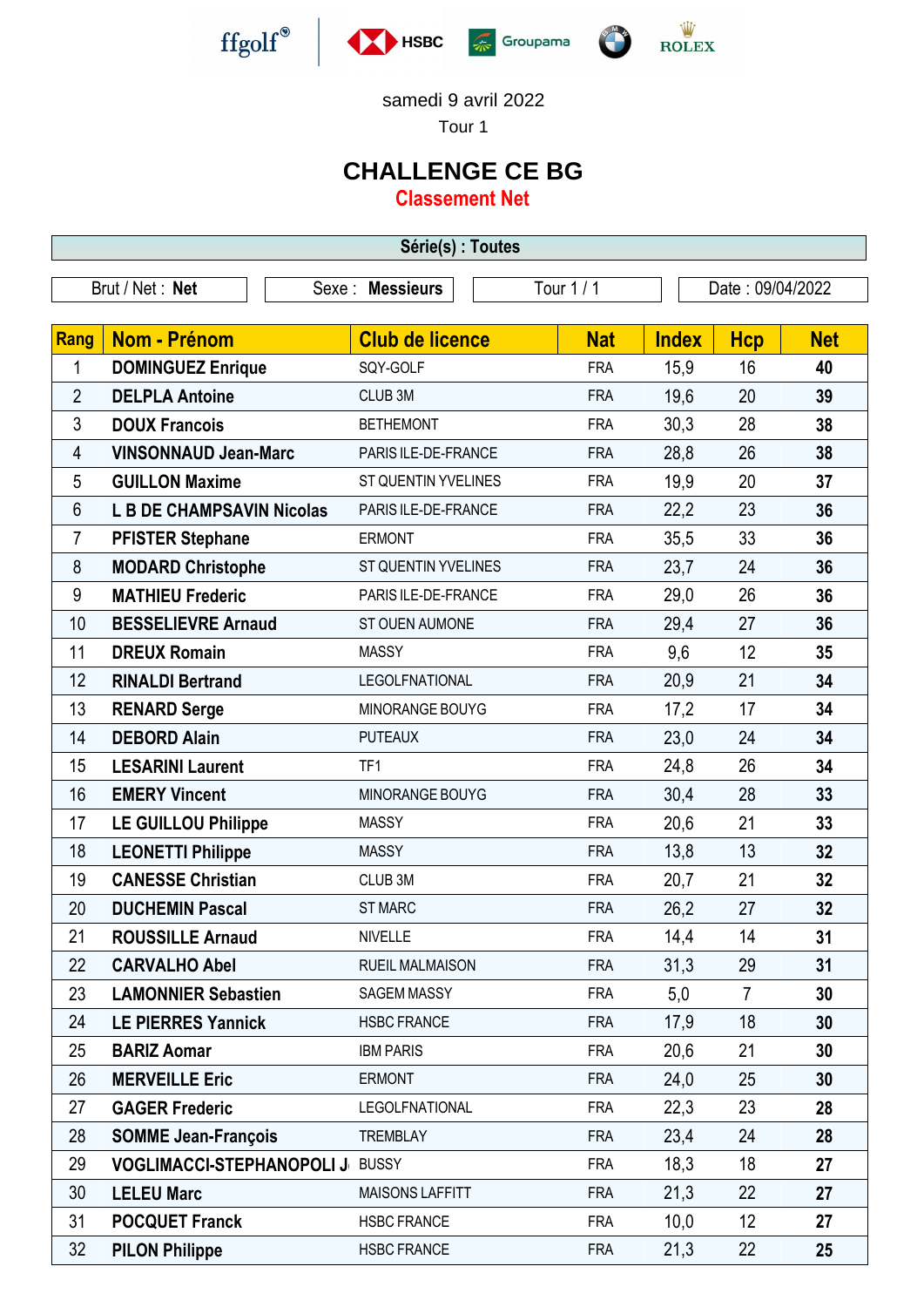| Rang | Nom - Prénom               | <b>Club de licence</b> | <b>Nat</b> | <b>Index</b> | <b>Hcp</b> | <b>Net</b> |
|------|----------------------------|------------------------|------------|--------------|------------|------------|
| 33   | <b>BOWEN Bernard, Joko</b> | <b>RUEIL MALMAISON</b> | <b>FRA</b> | 29,7         | 27         | 23         |
| 34   | <b>SZKOBEL Denis</b>       | MINORANGE BOUYG        | <b>FRA</b> | 18,3         | 18         | 23         |
| 35   | <b>BAILEY Charles</b>      | <b>MASSY</b>           | <b>FRA</b> | 32,7         | 30         | 22         |
| 36   | <b>LAMBERT François</b>    | <b>MASSY</b>           | <b>FRA</b> | 23,6         | 24         | 22         |
| 37   | <b>RENARD Benjamin</b>     | <b>LEGOLFNATIONAL</b>  | <b>FRA</b> | 40           | 34         | 21         |
| 38   | <b>GIROU Philippe</b>      | PARIS ILE-DE-FRANCE    | <b>FRA</b> | 26,5         | 24         | 19         |
| 39   | <b>DONIAS Frederic</b>     | CLUB <sub>3M</sub>     | <b>FRA</b> | 43           | 34         | 14         |
| 40   | <b>KOUROPATVA Gilles</b>   | ROSNY/S/BOIS           | <b>FRA</b> | 32,1         | 30         | 14         |
| 41   | <b>GUILLON Patrice</b>     | SQY-GOLF               | <b>FRA</b> | 15,0         | 15         | 14         |
| 42   | <b>CORBANESE Alain</b>     | PARISLONGCHAMP         | <b>FRA</b> | 10,6         | 13         | <b>ABJ</b> |
| 43   | <b>DUMONTIER Fabien</b>    | ST GERMAIN/CORB        | <b>FRA</b> | 23,8         | 25         | <b>ABJ</b> |